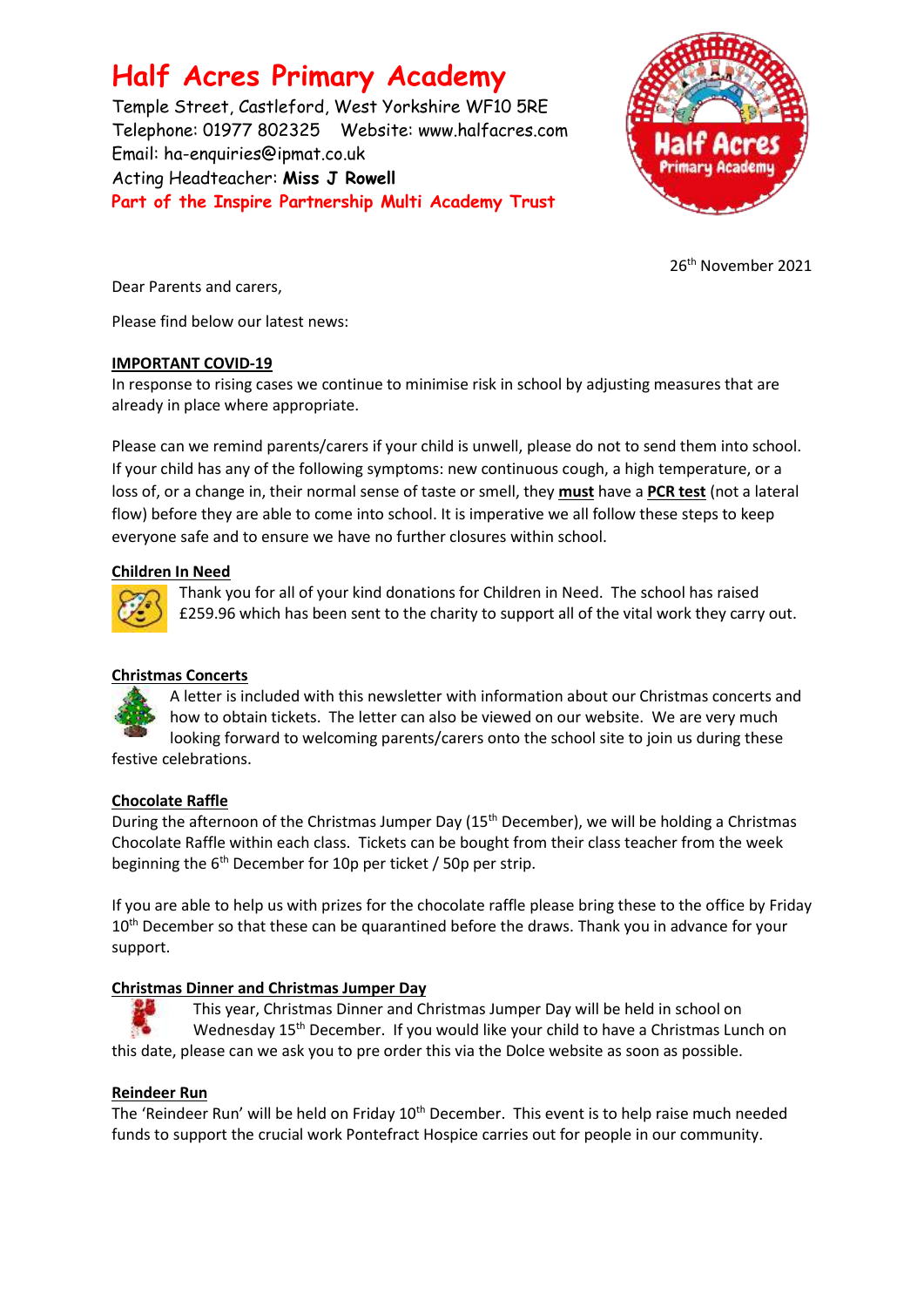On the day, every child will be given a pair of antlers to add to the fun of our charity run / walk. We hope that you will support us by donating towards this very worthwhile cause.

We are asking parents/carers/family for cash donations/sponsorship which should be handed in via the classroom on the day of the 'Reindeer Run'. We have been set a challenge to raise more than £500, which we hope to achieve with the generosity of yourselves and family members. If any families would like a sponsor form, you can obtain one from your child's class teacher.

#### **Attendance**

We are pleased to share the weekly attendance for each class:

| Class        | % Attendance this Week |
|--------------|------------------------|
| Nursery am   | 95.65%                 |
| Nursery pm   | 95.24%                 |
| YRM          | 90.26%                 |
| YRN          | 93.94%                 |
| 1Κ           | 96.28%                 |
| 1W           | 95.83%                 |
| 2C           | 98.26%                 |
| 2S           | 88.76%                 |
| 3AB          | 88.73%                 |
| 3M           | 90.80%                 |
| 4Mc          | 88.29%                 |
| 5BW          | 94.66%                 |
| 5R           | 93.29%                 |
| 60           | 97.12%<br>е            |
| Whole School | 92.84%                 |

We have two classes this week who have achieved our target percentage of 97%  $\bigcirc$  - well done! A special CONGRATULATIONS to Class 2C  $\frac{1}{2}$  who have the highest percentage in the school.

#### **Come and join the Team – Lunch Time Supervisor Job Vacancies**

As our pupil numbers are continuing to grow, we are looking to appoint new staff to join our ever expanding Half Acres team. We are currently advertising for Lunchtime Supervisors. If you, or someone you know, may be interested in joining our friendly school and Trust, please see the school website (and the advert below) for further information. We look forward to hearing from you.

#### **Twitter**

Please follow our Twitter page on @IPMATHalf Acres or [https://twitter.com/IPMATHalf\\_Acres](https://twitter.com/IPMATHalf_Acres) to see school updates. We also celebrate our Star of the Week and Class Dojo Champion winners on this each week.

As always, thank you for your continued support.

Kind regards,

Miss J Rowell